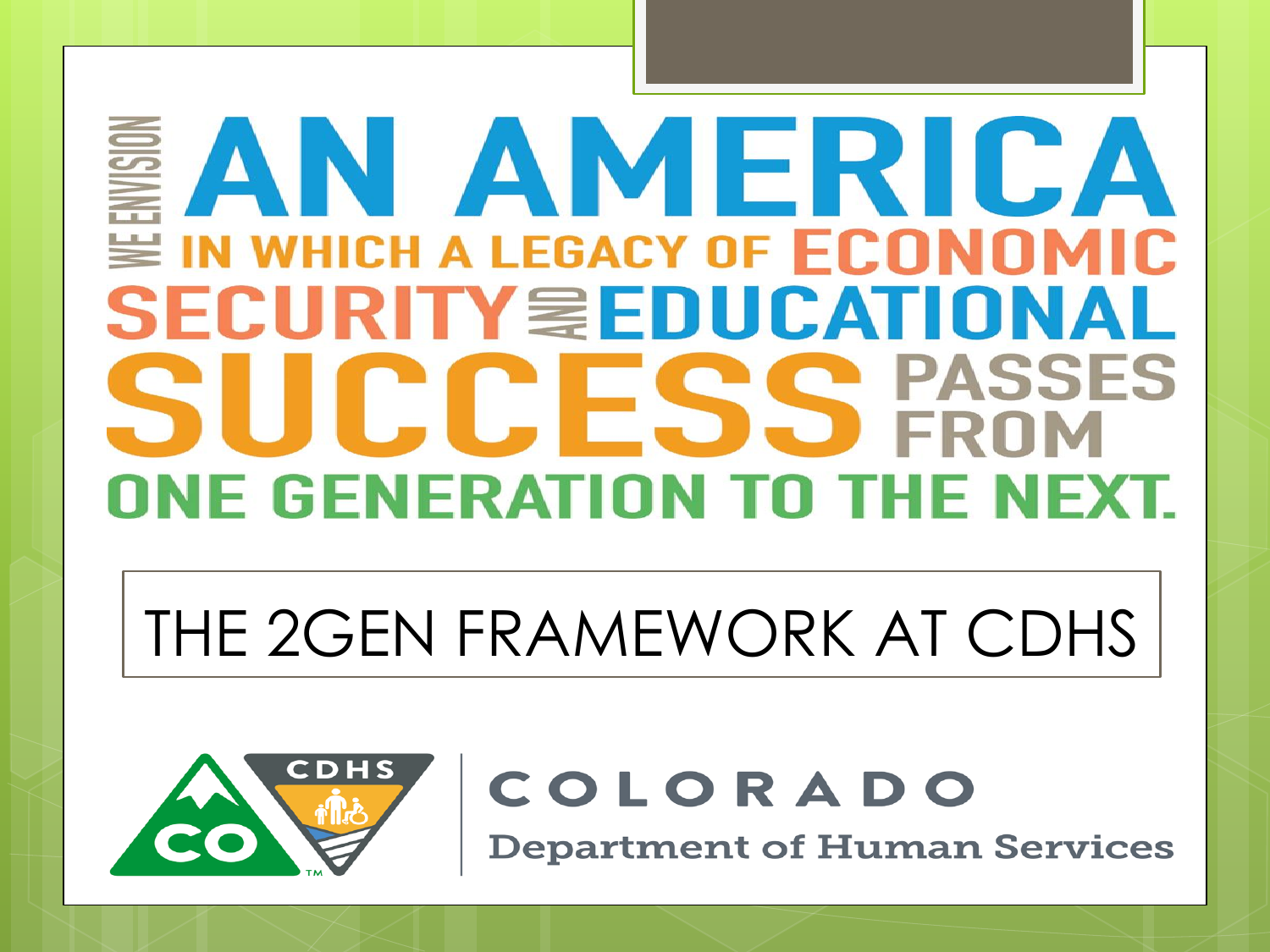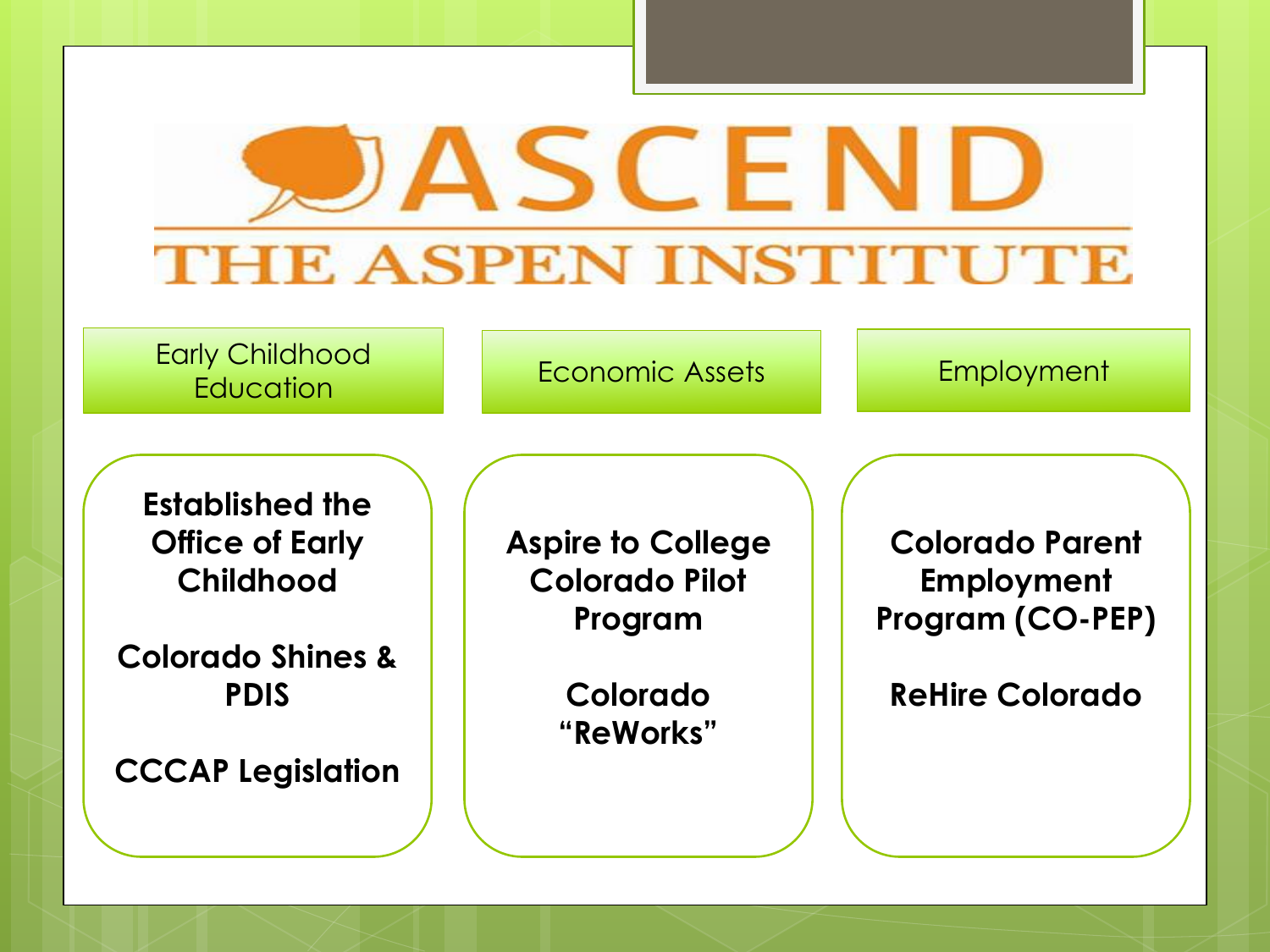



#### **http://ascend.aspeninstitute.or g/resources/top-ten-for-2gen**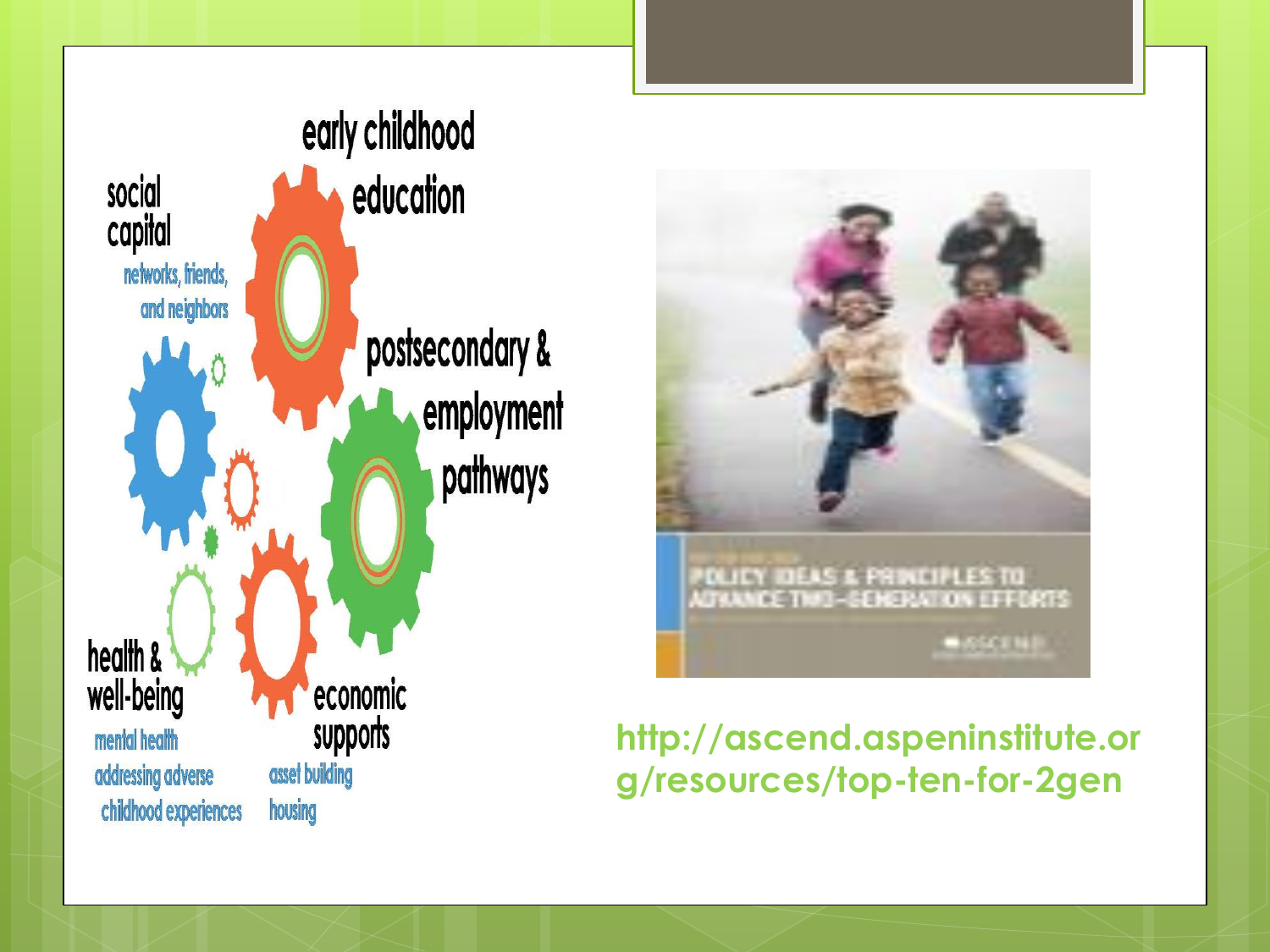#### **2Gen Work at CDHS – Early Childhood**

- Continued implementation of CCCAP legislation (HB14-1317)
- Quality child care initiatives <http://coloradoshines.force.com/ColoradoShines>

**SUCCESS!!**

- Strengthening the connection between CCCAP & SNAP **ONGOING**
- Early Childhood Mental Health Work to address suspension and expulsions of young children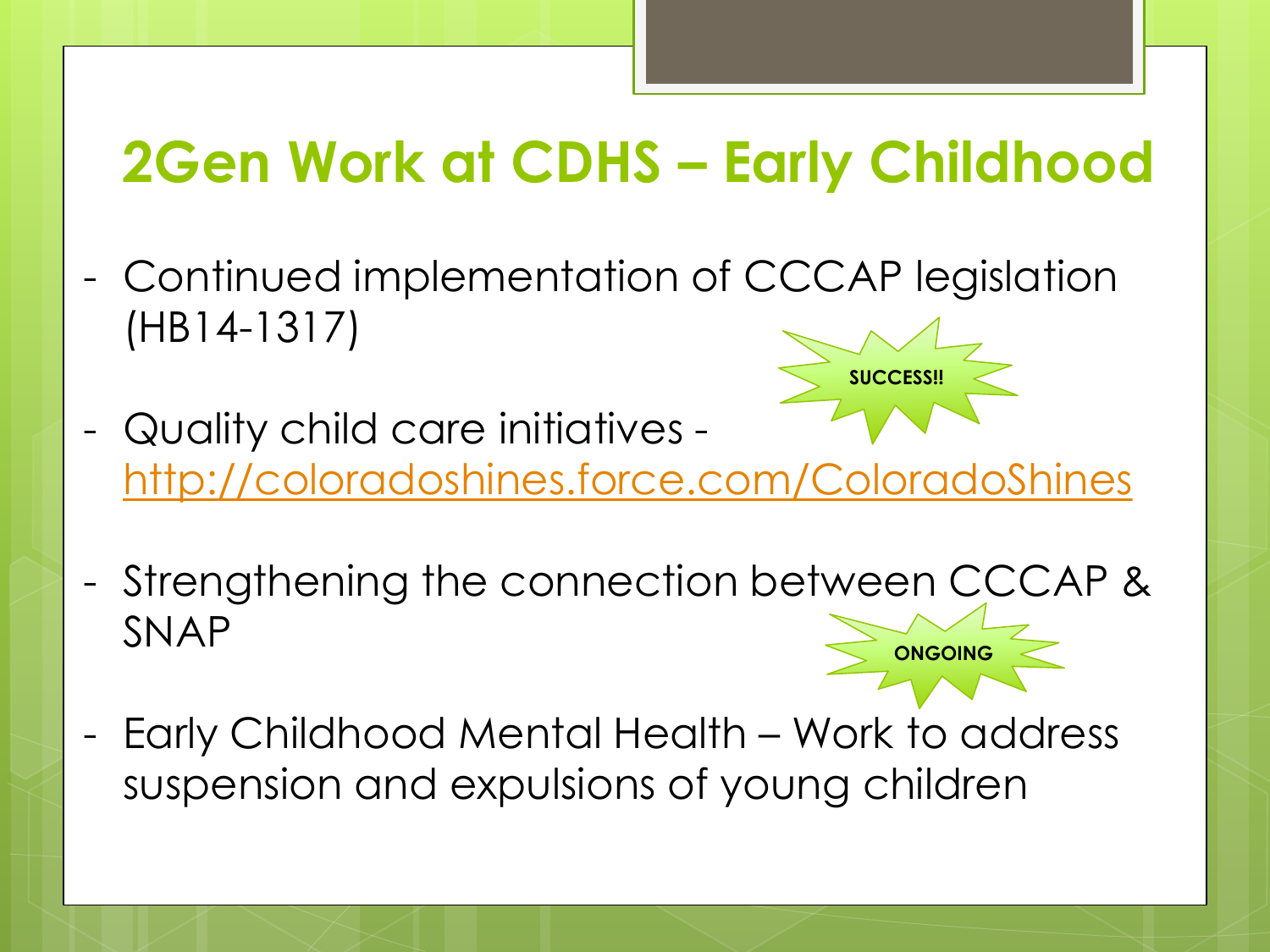### **2Gen Work at CDHS – Early Childhood**

In the Fall of 2015, MIECHV partnered with the OES and local TANF, SNAP and economic security staffs to provide a 4-hour professional development workshop to home visitors and various other family support workers. Workshops were held in Mesa County and in Pueblo, with a third training planned for Denver.



**Next Step: Continued Education & Training**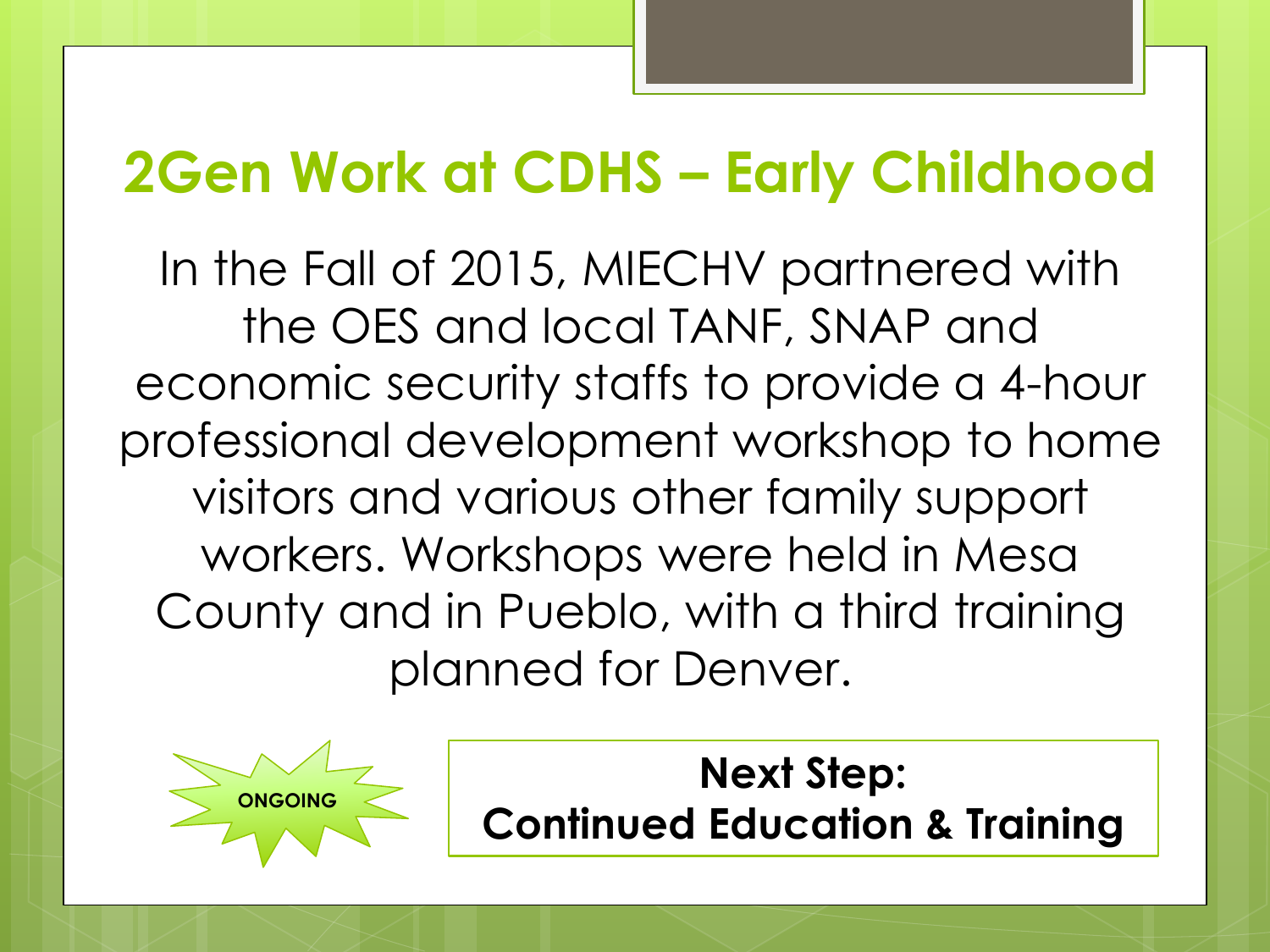#### **2Gen Work at CDHS – Economic Assets**

- Colorado "ReWorks"



- Colorado Works participation in ACF's Systems to Family Stability Policy Academy **ONGOING**
- Child Support Pass Through Legislation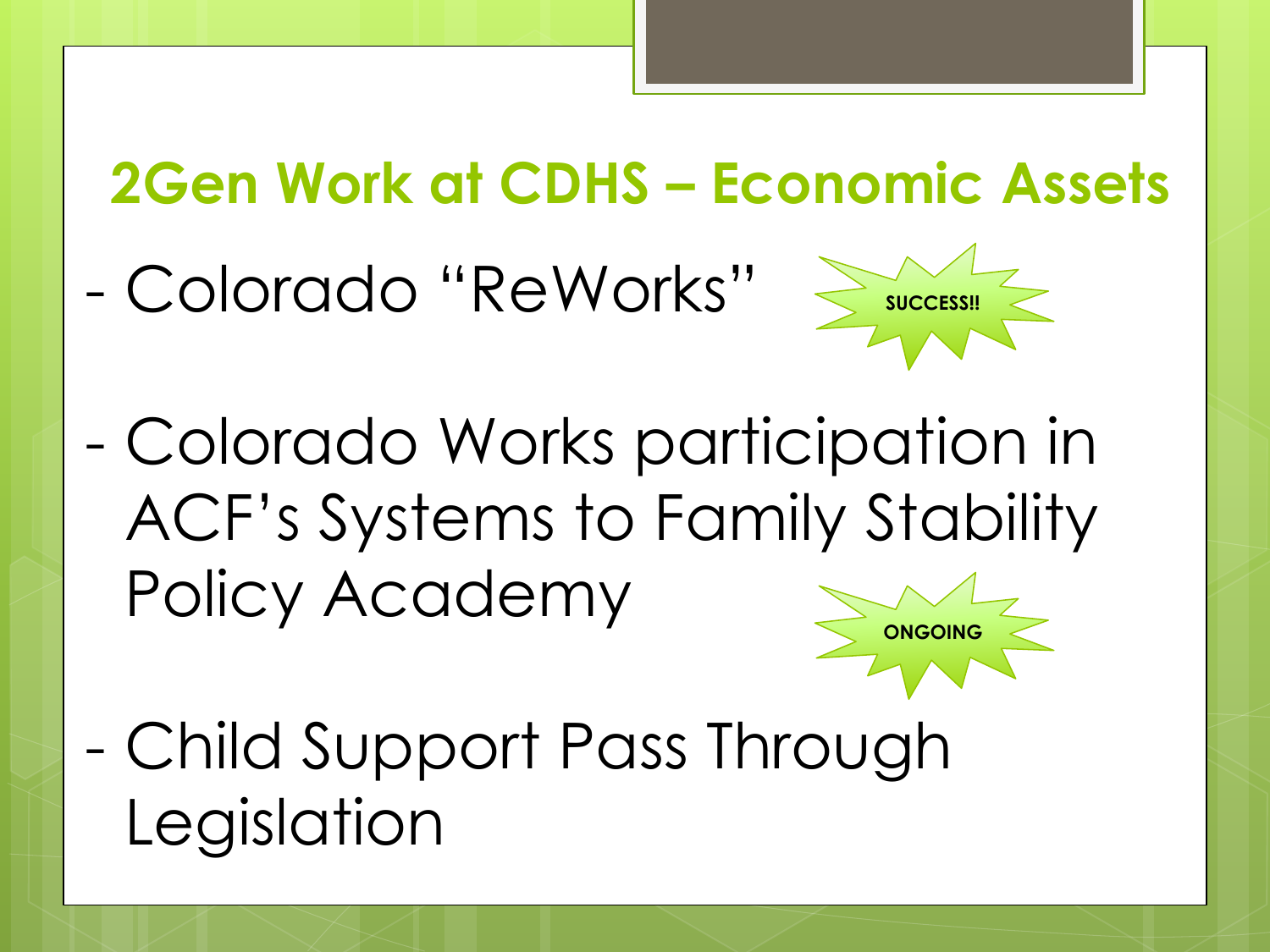## **2Gen Work at CDHS – Employment**

**SUCCESS!!**

- Colorado Parent Employment Program (CO-PEP)
- ReHire Colorado
- Families Forward Demonstration Project **ONGOING**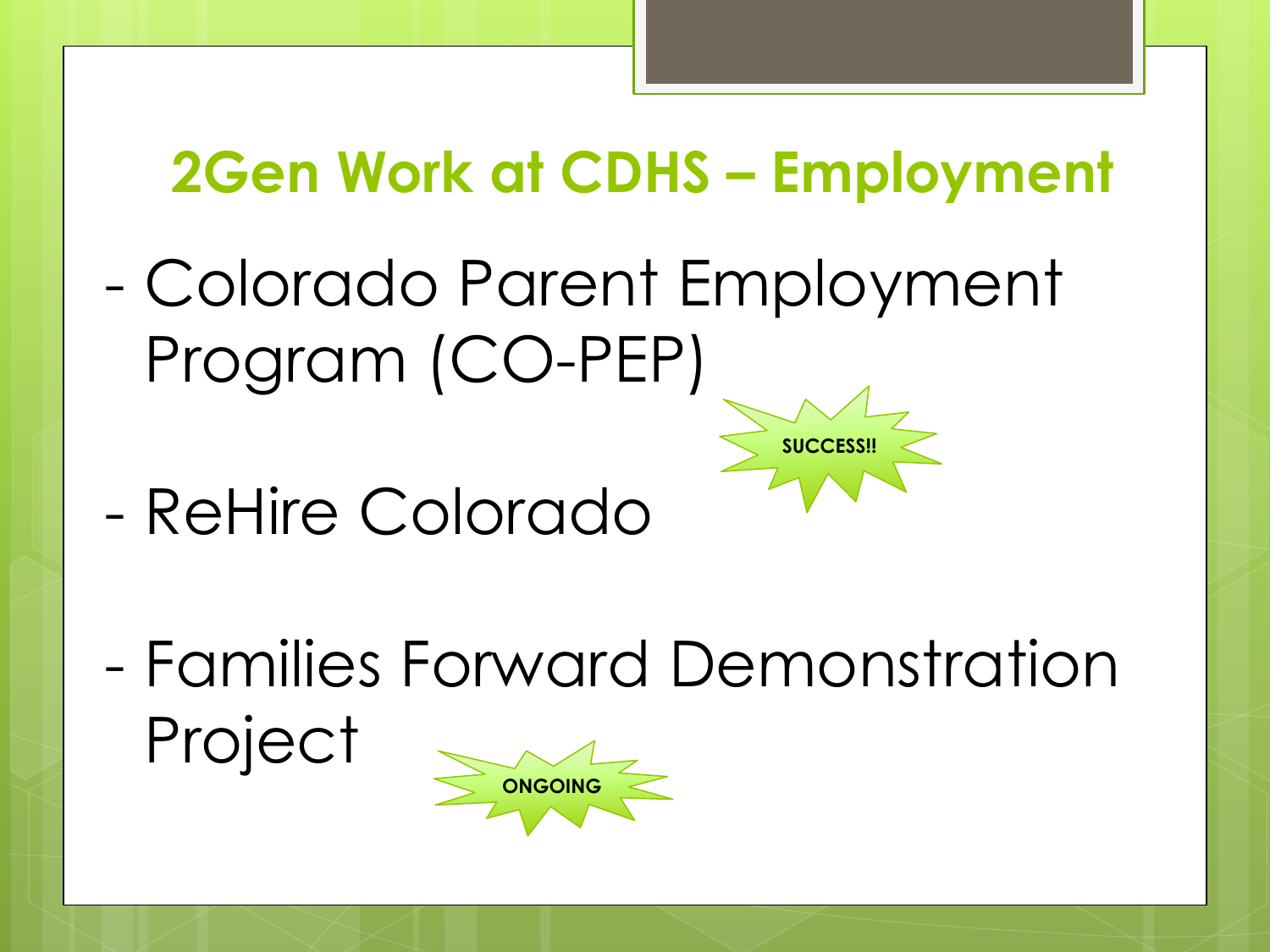#### **2Gen Work at CDHS – Health & Well-Being**

Expand and enhance the use of trauma-informed wraparound teams to address family outcomes (System of Care Grant/Collaborative Management Program) <http://coactcolorado.org/>

> **Next Step: Submit Extension Proposal to Grantor**